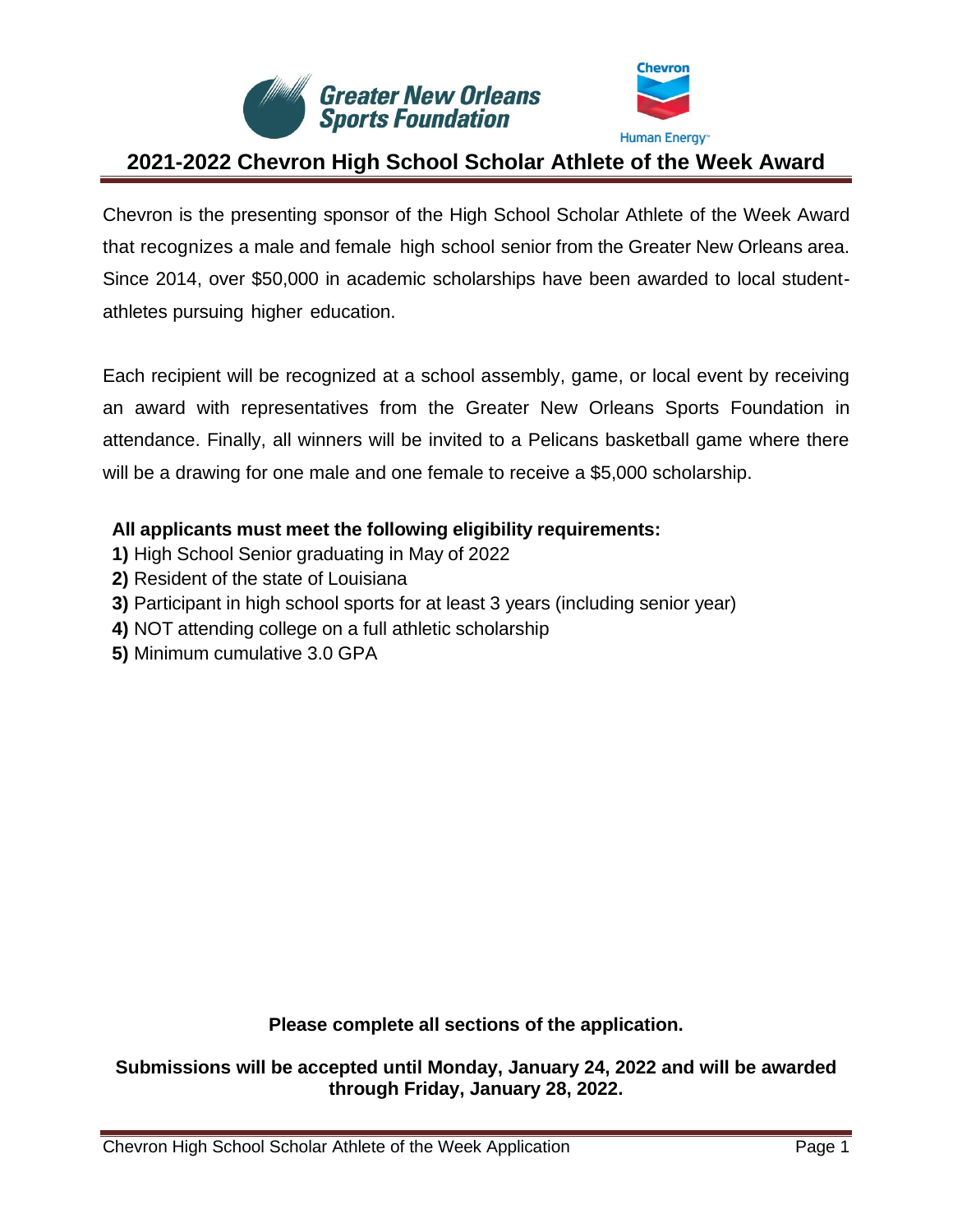



Please complete all sections of the application.

### **Section 1 – Personal Information**

| Name:            |          | Date of Birth: |                       |  |
|------------------|----------|----------------|-----------------------|--|
| Home Address:    |          | Email:         |                       |  |
| City/State/Zip:  |          |                | Cell Phone:           |  |
| Parent(s):       |          | Home Phone:    |                       |  |
| Parent(s) Email: |          |                | Parent(s) Cell Phone: |  |
| Facebook:        | Twitter: |                | Instagram:            |  |

### **Section 2 – Academic Information**

| Name of High School:                 |                   |
|--------------------------------------|-------------------|
| Name of High School Counselor:       |                   |
| <b>Cumulative GPA:</b>               | High School Rank: |
| <b>SAT/ACT Scores:</b>               |                   |
| Anticipated College and/or Major(s): |                   |
| School Facebook:                     |                   |
| <b>School Twitter:</b>               |                   |
| School Instagram:                    |                   |

| Name of High School Contact/Counselor: |               |
|----------------------------------------|---------------|
| Position:                              | Phone Number: |
| Email Address:                         |               |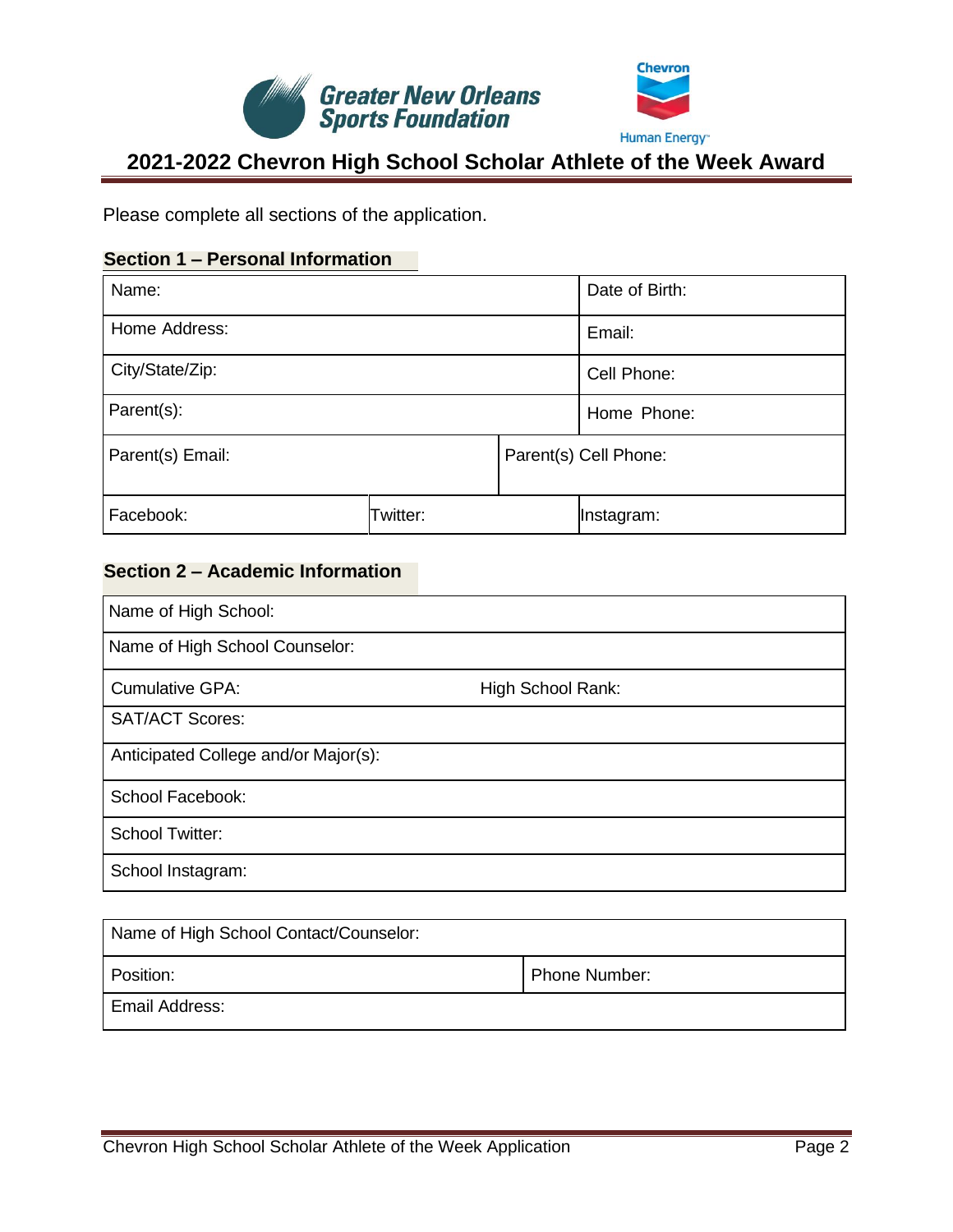



#### **Section 3 – Activities and Interests**

**A. List and briefly describe your high school extracurricular activities (e.g. memberships in organizations, sports, etc.):**

| Organization Involved | Position(s) Held | Date of Involvement |
|-----------------------|------------------|---------------------|
|                       |                  |                     |
|                       |                  |                     |
|                       |                  |                     |
|                       |                  |                     |
|                       |                  |                     |

*Please provide a brief description of your involvement for organizations mentioned above:* 

#### **B. List and briefly describe volunteer activities in which you have been involved:**

| Organization | Activity | Date of Involvement |
|--------------|----------|---------------------|
|              |          |                     |
|              |          |                     |
|              |          |                     |
|              |          |                     |
|              |          |                     |
|              |          |                     |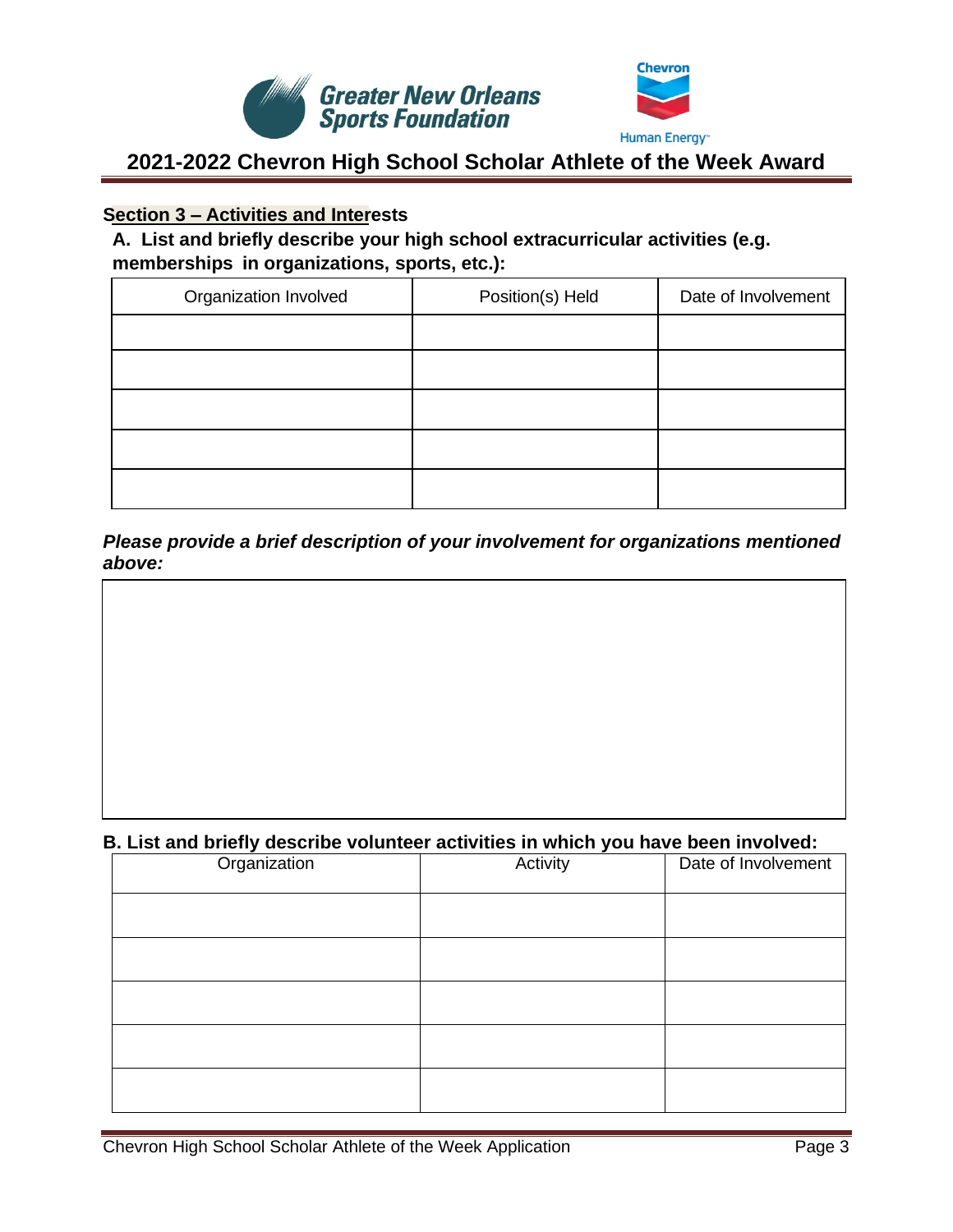



*Please provide a brief description of your participation for volunteer activities listed above:* 

#### **C. List any honors and/or academic awards received (e.g. scholarly activities, research, etc.):**

| Award/Honor | Institution/Organization | Date |
|-------------|--------------------------|------|
|             |                          |      |
|             |                          |      |
|             |                          |      |

Please have a high school representative fill out & sign below to acknowledge that all the information contained in this application is correct. We will follow up with each school to confirm and verify all information.

| High School Representative Name: |
|----------------------------------|
| Job Title:                       |
| Phone Number:                    |
| Signature:                       |

### *All winners will be notified individually and through their school. Please provide the name and contact information of your school representative.*